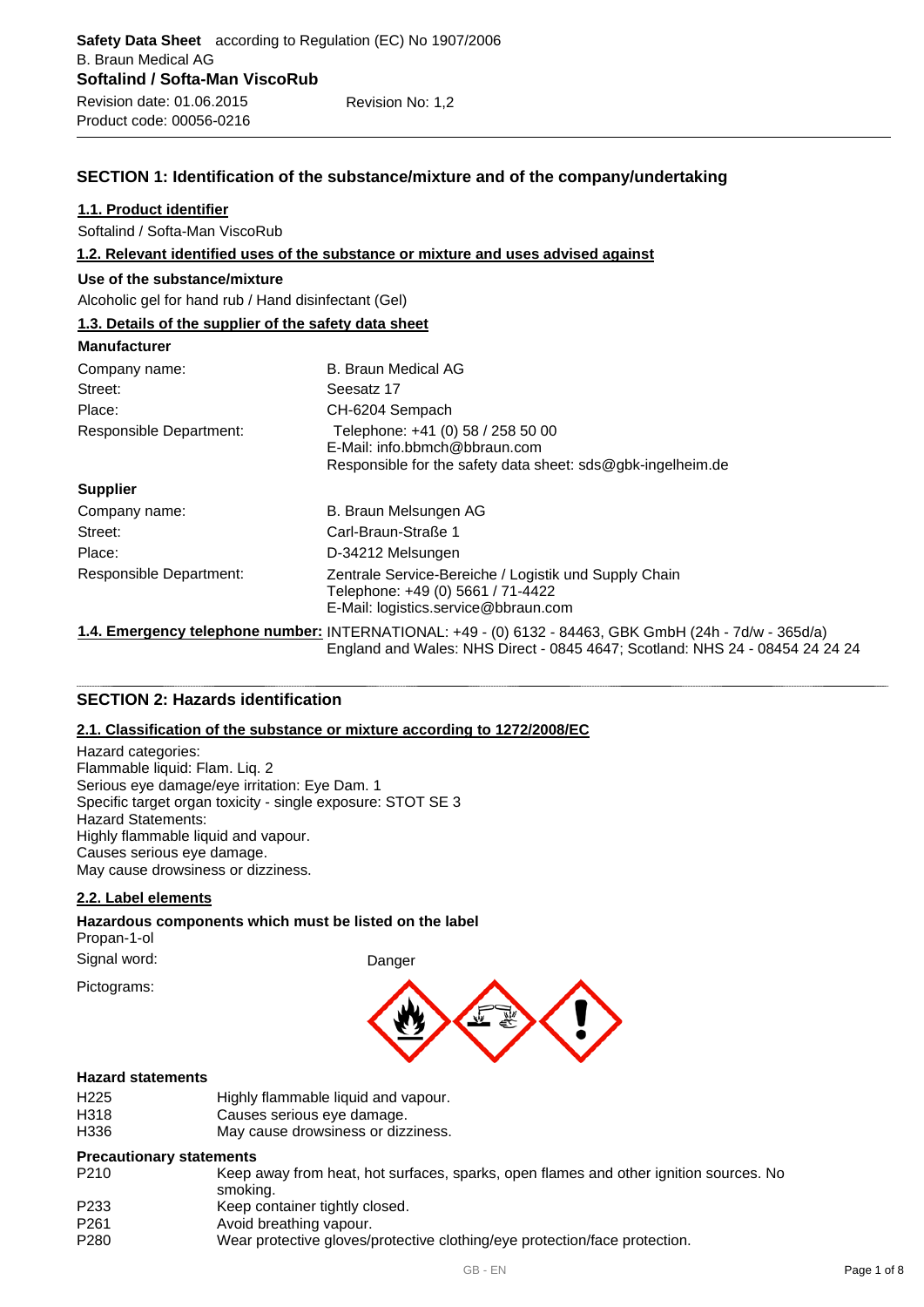P305+P351+P338 IF IN EYES: Rinse cautiously with water for several minutes. Remove contact lenses, if present and easy to do. Continue rinsing. P310 Immediately call a POISON CENTER/doctor.

#### **Additional advice on labelling**

Applies for those countries where this product is classified as medicinal product or cosmetic; as ready for use medicinal product or cosmetic, this product is not subject to labelling obligation according to the CE directives in these countries.

In accordance with section 1.5.2 of Annex I of the European Regulation (EC) No 1272/2008, following H and P statements may be omitted for containers < 125 ml: H225, H336, P210, P233, P261 Wear protective gloves/protective clothing/eye protection/face protection (see Section 8) during filling and emptying of large containers (> 1000 ml).

#### **2.3. Other hazards**

Vapours may form explosive mixture with air.

#### **SECTION 3: Composition/information on ingredients**

#### **3.2. Mixtures**

Alcoholic solution **Chemical characterization**

#### **Hazardous components**

| CAS No<br>Chemical name |                                       |                                                                 |                   |        |
|-------------------------|---------------------------------------|-----------------------------------------------------------------|-------------------|--------|
|                         | EC No                                 | Index No                                                        | <b>IREACH No</b>  |        |
|                         |                                       | Classification according to Regulation (EC) No. 1272/2008 [CLP] |                   |        |
| 64-17-5                 | Ethanol                               |                                                                 |                   | < 55 % |
|                         | 200-578-6                             | 603-002-00-5                                                    | 101-2119457610-43 |        |
|                         | Flam. Liq. 2, Eye Irrit. 2; H225 H319 |                                                                 |                   |        |
| 71-23-8                 | Propan-1-ol                           |                                                                 |                   | < 25 % |
|                         | 200-746-9                             | 603-003-00-0                                                    | 101-2119486761-29 |        |
|                         |                                       | Flam. Liq. 2, Eye Dam. 1, STOT SE 3; H225 H318 H336             |                   |        |

Full text of H and EUH statements: see section 16.

#### **SECTION 4: First aid measures**

# **4.1. Description of first aid measures**

#### **General information**

Remove contaminated soaked clothing immediately. If you feel unwell, seek medical advice.

#### **After inhalation**

Move to fresh air in case of accidental inhalation of vapours. In the event of symptoms refer for medical treatment.

#### **After contact with eyes**

Rinse immediately with plenty of water, also under the eyelids, for at least 15 minutes. Seek medical treatment by eye specialist.

#### **After ingestion**

Drink plenty of water. Do not induce vomiting. Summon a doctor immediately. Induce vomiting only upon the advice of a physician.

#### **4.2. Most important symptoms and effects, both acute and delayed**

Causes serious eye damage. May cause drowsiness or dizziness. Attention. Beware, danger of aspiration.

# **4.3. Indication of any immediate medical attention and special treatment needed**

Treat symptoms.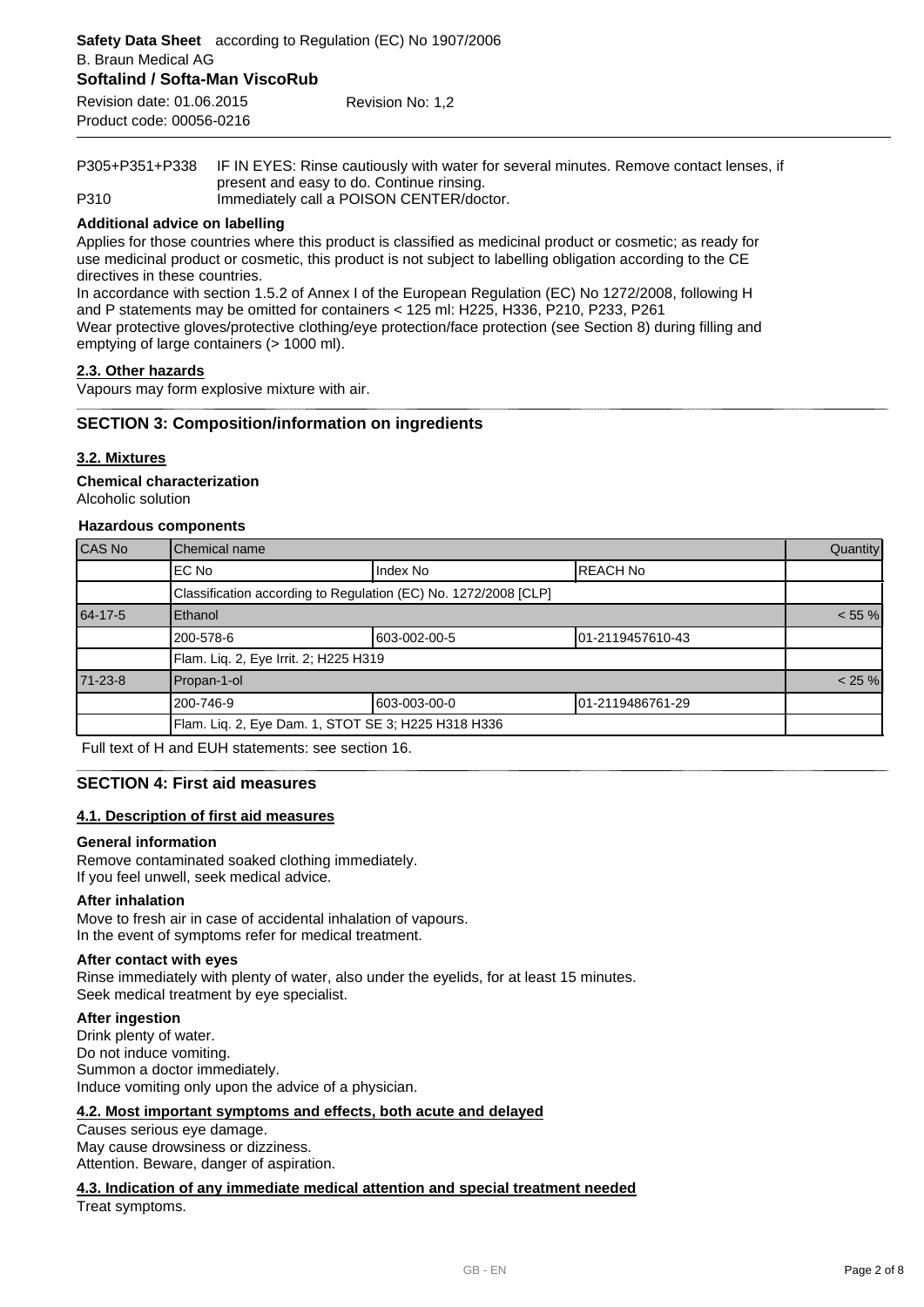#### **SECTION 5: Firefighting measures**

#### **5.1. Extinguishing media**

#### **Suitable extinguishing media**

Alcohol-resistant foam, dry chemical, carbon dioxide (CO2), water-spray.

#### **Unsuitable extinguishing media**

Full water jet.

# **5.2. Special hazards arising from the substance or mixture**

Fire may produce: Carbon monoxide and carbon dioxide

#### **5.3. Advice for firefighters**

Use breathing apparatus with independent air supply. Protective suit.

#### **Additional information**

Keep away from sources of ignition - No smoking. Vapours are heavier than air and spread along ground. The vapour/air mixture is explosive, even in empty, uncleaned receptacles. Cool containers at risk with water spray jet. Fire residues and contaminated firefighting water must be disposed of in accordance with the local regulations.

# **SECTION 6: Accidental release measures**

#### **6.1. Personal precautions, protective equipment and emergency procedures**

In case of vapour formation use respirator. Avoid contact with skin, eyes and clothing. Ensure adequate ventilation. Keep away sources of ignition.

# **6.2. Environmental precautions**

Do not discharge into the drains/surface waters/ground water.

#### **6.3. Methods and material for containment and cleaning up**

Soak up with inert absorbent material (e.g. sand, silica gel, acid binder, universal binder). Shovel into suitable container for disposal.

#### **6.4. Reference to other sections**

Observe protective instructions (see Sections 7 and 8). Information for disposal see section 13.

# **SECTION 7: Handling and storage**

#### **7.1. Precautions for safe handling**

#### **Advice on safe handling**

Provide sufficient air exchange and/or exhaust in work rooms. When using do not eat, drink or smoke.

#### **Advice on protection against fire and explosion**

Keep product and empty container away from heat and sources of ignition. Do not smoke. Take precautionary measures against static discharges.

#### **7.2. Conditions for safe storage, including any incompatibilities**

#### **Requirements for storage rooms and vessels**

Keep container tightly closed in a dry, cool and well-ventilated place. Pay attention to anti-explosion rules.

#### **Advice on storage compatibility**

Incompatible with: Oxidizing agents Alkaline metals and earth alkaline metals.

#### **Further information on storage conditions**

Keep away from food, drink and animal feeding stuffs.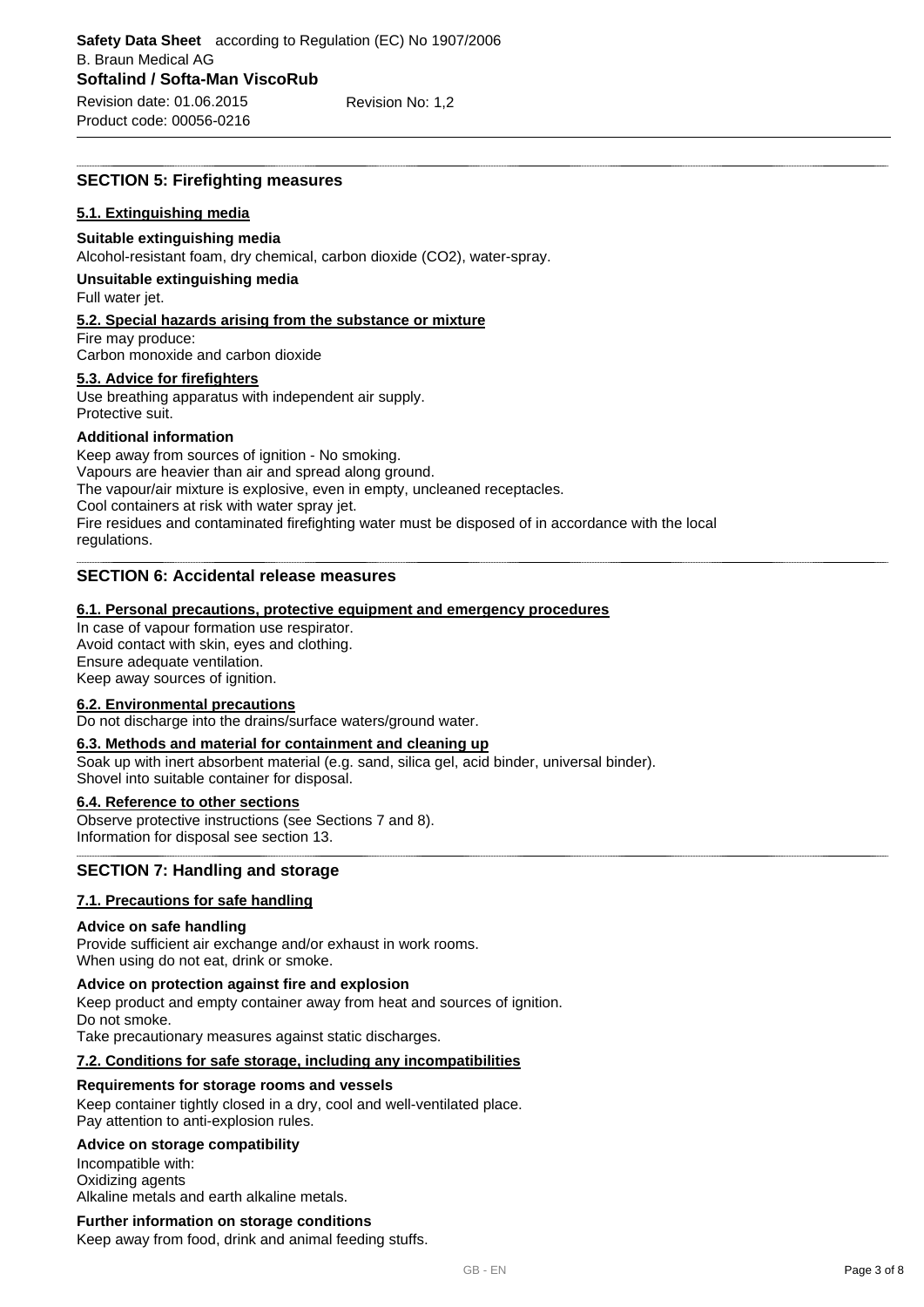# **7.3. Specific end use(s)**

Alcoholic gel for hand rub / Hand disinfectant (Gel)

# **SECTION 8: Exposure controls/personal protection**

# **8.1. Control parameters**

#### **Exposure limits (EH40)**

| CAS No  | Substance   | ppm   | mg/m <sup>3</sup> | fibres/ml | Category      | Origin     |
|---------|-------------|-------|-------------------|-----------|---------------|------------|
| 64-17-5 | Ethanol     | 1000l | <b>1920</b>       |           | TWA (8 h)     | WEL        |
|         |             |       |                   |           | STEL (15 min) | WEL        |
| 71-23-8 | Propan-1-ol | 200l  | <b>500</b>        |           | TWA (8 h)     | <b>WEL</b> |
|         |             | 250l  | 625               |           | STEL (15 min) | WEL        |

# **8.2. Exposure controls**

#### **Appropriate engineering controls**

Ensure adequate ventilation, especially in confined areas.

#### **Protective and hygiene measures**

Do not inhale vapours.

Wash hands before breaks and immediately after handling the product. When using do not eat, drink or smoke. Avoid contact with the eyes.

#### **Eye/face protection**

Safety goggles with side protection (EN 166). Eye wash bottle with pure water (EN 15154).

#### **Hand protection**

Protective gloves resistant to chemicals made off butyl, minimum coat thickness 0,7 mm, permeation resistance (wear duration) approx. 480 minutes, i.e. protective glove <Butoject 898> made by www.kcl.de. This recommendation refers exclusively to the chemical compatibility and the lab test conforming to EN 374 carried out under lab conditions.

Requirements can vary as a function of the use. Therefore it is necessary to adhere additionally to the recommendations given by the manufacturer of protective gloves.

#### **Skin protection**

Long sleeved clothing (EN 368). **Respiratory protection**

In case of insufficient ventilation wear suitable respiratory equipment (gas filter type A) (EN 14387).

#### **SECTION 9: Physical and chemical properties**

#### **9.1. Information on basic physical and chemical properties**

| 3. 1. IIIIUI IIIAUUII UII DASIU PITYSIUAI AHU UHEIIIIUAI PIUPEI LIES |                          |                  |
|----------------------------------------------------------------------|--------------------------|------------------|
| Physical state:                                                      | Viscous                  |                  |
| Colour:                                                              | Colourless               |                  |
| Odour:                                                               | Alcoholic                |                  |
| Changes in the physical state                                        |                          |                  |
| Initial boiling point and boiling range:                             | approx. 84 °C            |                  |
| Flash point:                                                         | 21 °C                    | <b>DIN 51755</b> |
| Lower explosion limits:                                              | 2,1 vol. %               |                  |
| Upper explosion limits:                                              |                          |                  |
| Ignition temperature:                                                | 425 $^{\circ}$ C         |                  |
| Vapour pressure:<br>(at 20 $^{\circ}$ C)                             | 77 hPa                   |                  |
| Density (at $20 °C$ ):                                               | $0.86$ g/cm <sup>3</sup> |                  |
|                                                                      |                          |                  |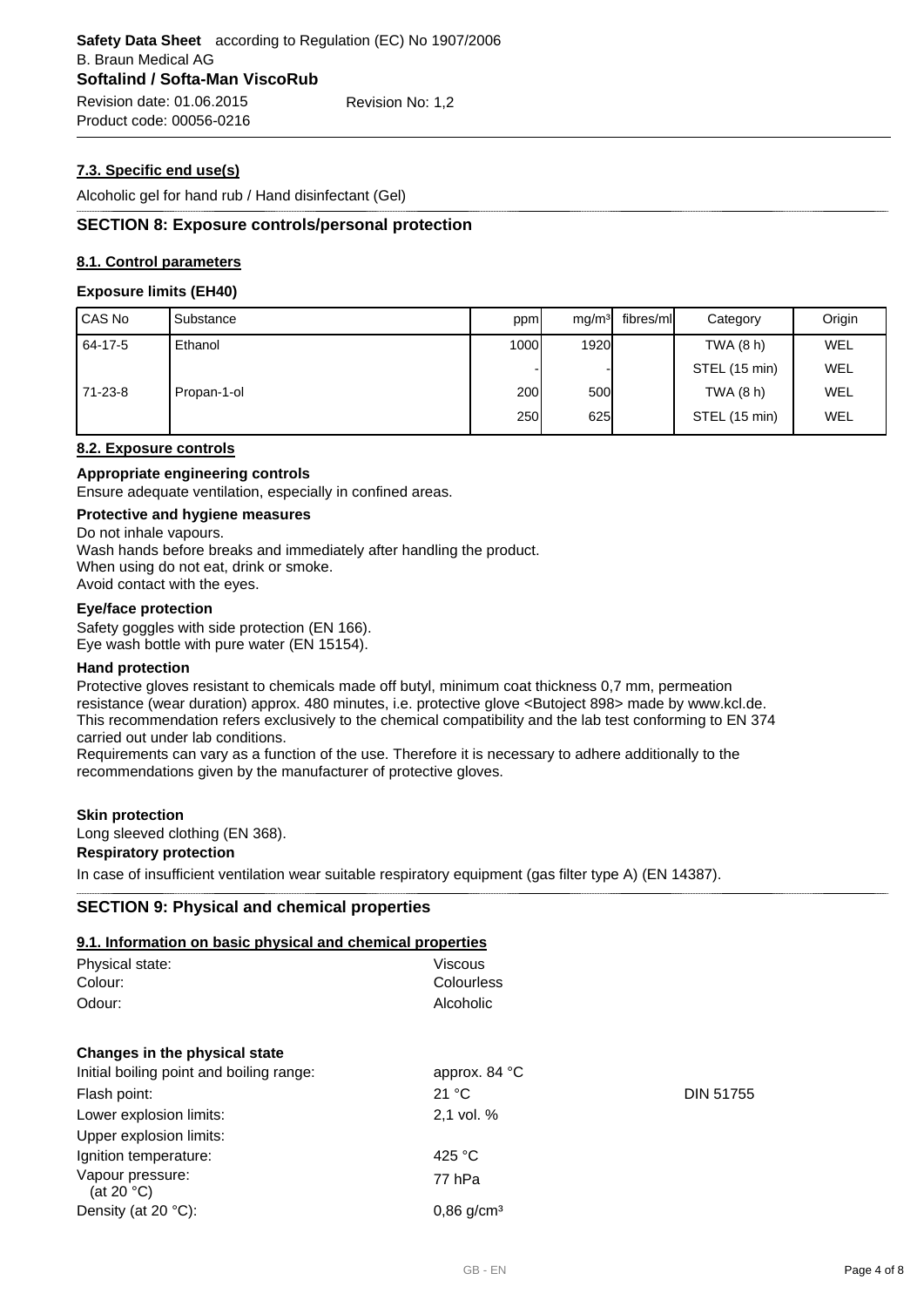# **Softalind / Softa-Man ViscoRub** Product code: 00056-0216 B. Braun Medical AG **Safety Data Sheet** according to Regulation (EC) No 1907/2006 Revision date: 01.06.2015 Revision No: 1,2 Water solubility: Water Solubility: (at 20 °C) Viscosity / dynamic: (at  $25^{\circ}$ C) 200 - 600 mPa·s Solvent content:  $< 80 %$

#### **9.2. Other information**

No data available.

# **SECTION 10: Stability and reactivity**

#### **10.1. Reactivity**

No decomposition if stored and applied as directed.

# **10.2. Chemical stability**

Stable under normal conditions.

#### **10.3. Possibility of hazardous reactions**

Reactions with oxidizing agents. Reactions with alkali metals. Reactions with earth alkali metals.

#### **10.4. Conditions to avoid**

Vapour/air mixtures are explosive at intensive warming. Heating can release vapours which can be ignited.

# **10.5. Incompatible materials**

oxidizing agents Alkaline metals and alkaline earth metals.

# **10.6. Hazardous decomposition products**

Carbon monoxide and carbon dioxide.

# **SECTION 11: Toxicological information**

#### **11.1. Information on toxicological effects**

#### **Acute toxicity**

Based on available data, the classification criteria are not met. No toxicological data available.

#### **Irritation and corrosivity**

Causes serious eye damage. Skin irritation: Not classified.

#### **Sensitising effects**

Based on available data, the classification criteria are not met. Not classified.

#### **STOT-single exposure**

May cause drowsiness or dizziness. (Propan-1-ol)

# **Severe effects after repeated or prolonged exposure** Based on available data, the classification criteria are not met.

# **Carcinogenic/mutagenic/toxic effects for reproduction**

Based on available data, the classification criteria are not met.

#### **Aspiration hazard**

Based on available data, the classification criteria are not met.

# **Additional information on tests**

Classification in compliance with the assessment procedure specified in the Regulation (EC) no 1272/2008.

#### **Practical experience**

#### **Other observations**

Effects of breathing high concentrations of vapour may include: Headache, dizziness, weakness, unconsciousness.

Swallowing renders reabsorption possible.

May cause irritation of the mucous membranes.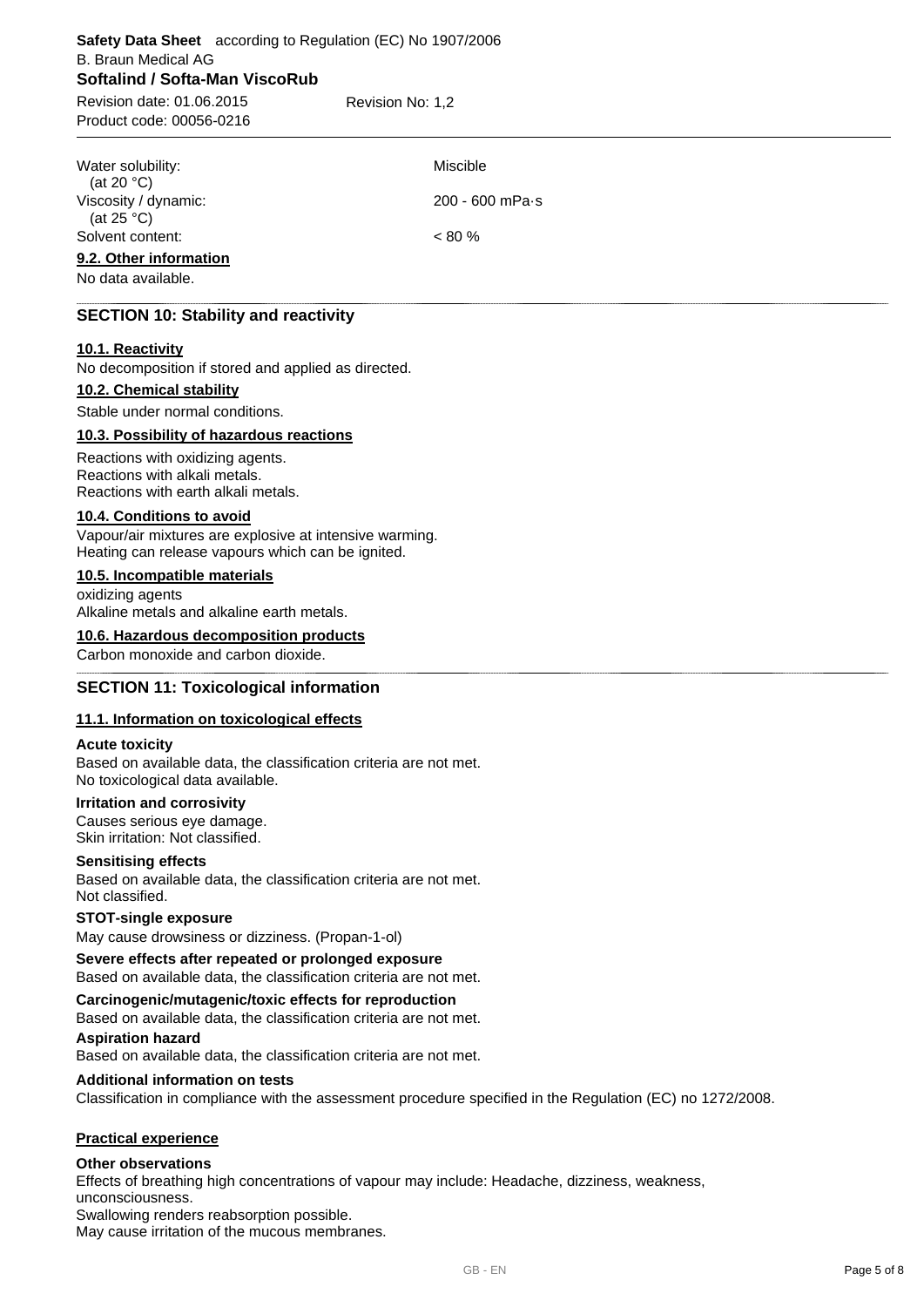If appropriately handled and if in accordance with the general hygienic rules, no damages to health have become known.

# **SECTION 12: Ecological information**

#### **12.1. Toxicity**

Ecological data are not available. **12.2. Persistence and degradability**

# Ethanol / Propan-1-ol

Readily biodegradable (to OECD criteria).

#### **12.3. Bioaccumulative potential**

No data available.

# **12.4. Mobility in soil**

No data available.

#### **12.5. Results of PBT and vPvB assessment**

No data available.

# **12.6. Other adverse effects**

Low hazard to waters.

#### **Further information**

Ecological injuries are not known or expected under normal use. Do not flush into surface water or sanitary sewer system.

#### **SECTION 13: Disposal considerations**

#### **13.1. Waste treatment methods**

#### **Advice on disposal**

Can be disposed of as a solid waste or burned in a suitable installation subject to local regulations. Where possible recycling is preferred to disposal.

#### **Waste disposal number of waste from residues/unused products**

070604 WASTES FROM ORGANIC CHEMICAL PROCESSES; wastes from the MFSU of fats, grease, soaps, detergents, disinfectants and cosmetics; other organic solvents, washing liquids and mother liquors Classified as hazardous waste.

# **Contaminated packaging**

Empty containers should be taken for local recycling, recovery or waste disposal.

Contaminated packaging should be emptied as far as possible and after appropriate cleansing may be taken for reuse.

Packaging that cannot be cleaned should be disposed of like the product.

# **SECTION 14: Transport information**

#### **Land transport (ADR/RID)**

| 14.1. UN number:                  | <b>UN 1987</b>                          |
|-----------------------------------|-----------------------------------------|
| 14.2. UN proper shipping name:    | ALCOHOLS, N.O.S. (Ethanol, Propan-1-ol) |
| 14.3. Transport hazard class(es): | 3                                       |
| 14.4. Packing group:              | $\mathsf{I}$                            |
| Hazard label:                     | 3                                       |
|                                   |                                         |
| Classification code:              | F <sub>1</sub>                          |
| Limited quantity:                 | 1 L / 30 kg                             |
| Excepted quantity:                | E <sub>2</sub>                          |
| Transport category:               | 2                                       |
| Hazard No:                        | 33                                      |
| Tunnel restriction code:          | D/E                                     |
| .                                 |                                         |

**Inland waterways transport (ADN)**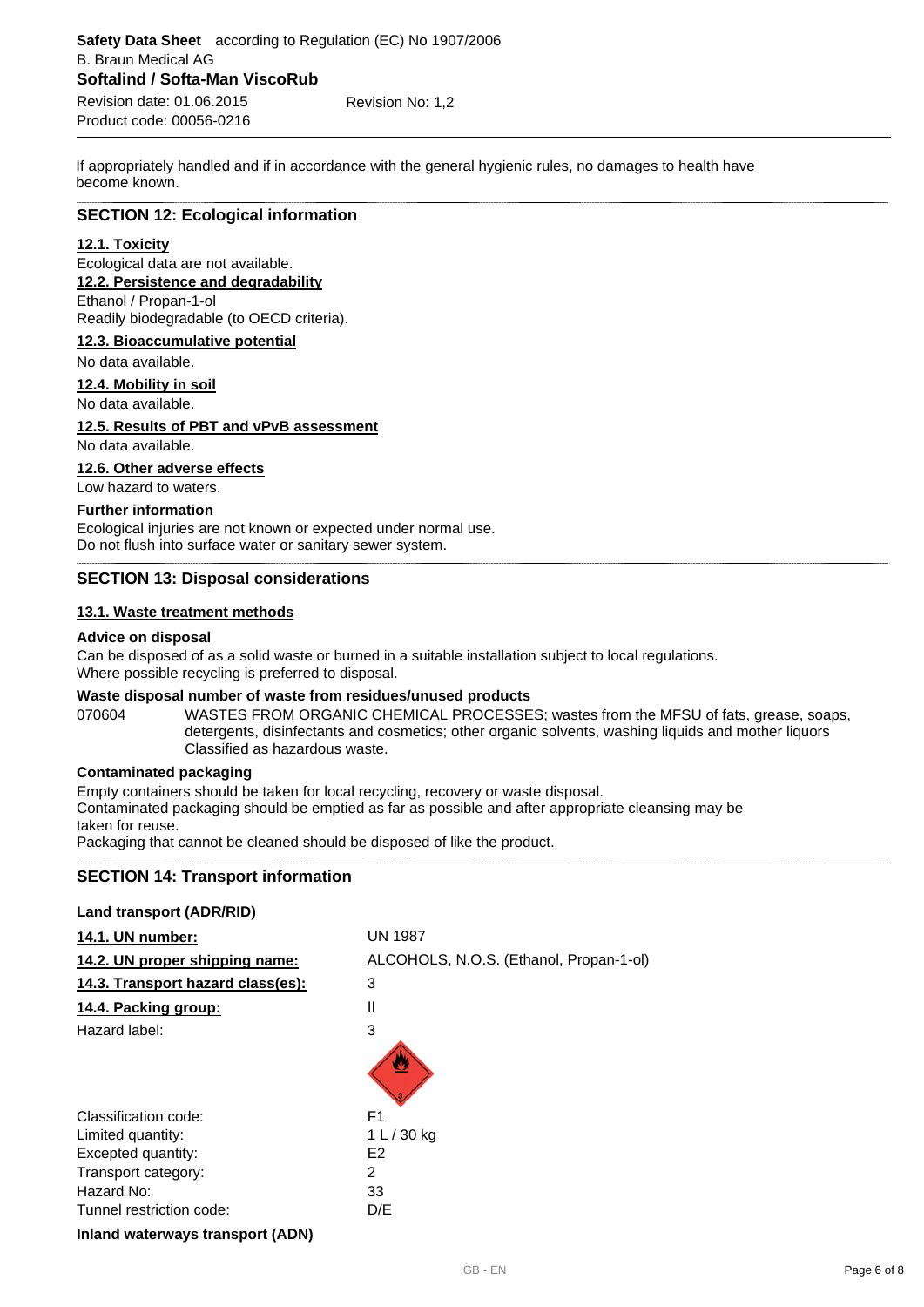| Safety Data Sheet according to Regulation (EC) No 1907/2006<br><b>B. Braun Medical AG</b> |                                                                               |
|-------------------------------------------------------------------------------------------|-------------------------------------------------------------------------------|
| Softalind / Softa-Man ViscoRub                                                            |                                                                               |
| Revision date: 01.06.2015                                                                 | Revision No: 1,2                                                              |
| Product code: 00056-0216                                                                  |                                                                               |
|                                                                                           |                                                                               |
| 14.1. UN number:                                                                          | <b>UN 1987</b>                                                                |
| 14.2. UN proper shipping name:                                                            | ALCOHOLS, N.O.S. (Ethanol, Propan-1-ol)                                       |
| 14.3. Transport hazard class(es):                                                         | 3                                                                             |
| 14.4. Packing group:                                                                      | Ш                                                                             |
| Hazard label:                                                                             | 3                                                                             |
|                                                                                           |                                                                               |
| Classification code:                                                                      | F <sub>1</sub>                                                                |
| Limited quantity:                                                                         | 1 L / 30 kg                                                                   |
| Excepted quantity:                                                                        | E <sub>2</sub>                                                                |
| <b>Marine transport (IMDG)</b>                                                            |                                                                               |
| 14.1. UN number:                                                                          | <b>UN 1987</b>                                                                |
| 14.2. UN proper shipping name:                                                            | ALCOHOLS, N.O.S. (Ethanol and Propan-1-ol, Solution)                          |
| 14.3. Transport hazard class(es):                                                         | 3                                                                             |
| 14.4. Packing group:                                                                      | Ш                                                                             |
| Hazard label:                                                                             | 3                                                                             |
|                                                                                           |                                                                               |
| Marine pollutant:                                                                         | <b>No</b>                                                                     |
| Limited quantity:                                                                         | 1 L / 30 kg                                                                   |
| Excepted quantity:<br>EmS:                                                                | E <sub>2</sub><br>$F-E$ , S-D                                                 |
| Air transport (ICAO)                                                                      |                                                                               |
| 14.1. UN number:                                                                          | <b>UN 1987</b>                                                                |
| 14.2. UN proper shipping name:                                                            | ALCOHOLS, N.O.S. (Ethanol and Propan-1-ol, Solution)                          |
| 14.3. Transport hazard class(es):                                                         | 3                                                                             |
| 14.4. Packing group:                                                                      | Ш                                                                             |
| Hazard label:                                                                             | 3                                                                             |
|                                                                                           |                                                                               |
| Limited quantity Passenger:                                                               | 1 <sub>L</sub>                                                                |
| Passenger LQ:                                                                             | Y341<br>E <sub>2</sub>                                                        |
| Excepted quantity:<br>IATA-packing instructions - Passenger:                              | 353                                                                           |
| IATA-max. quantity - Passenger:                                                           | 5 <sub>L</sub>                                                                |
| IATA-packing instructions - Cargo:                                                        | 364                                                                           |
| IATA-max. quantity - Cargo:                                                               | 60L                                                                           |
| 14.5. Environmental hazards                                                               |                                                                               |
| ENVIRONMENTALLY HAZARDOUS:                                                                | no                                                                            |
| 14.6. Special precautions for user                                                        |                                                                               |
| Handle in accordance with good industrial hygiene and safety practice.                    |                                                                               |
|                                                                                           | 14.7. Transport in bulk according to Annex II of MARPOL73/78 and the IBC Code |
| The transport takes place only in approved and appropriate packaging.                     |                                                                               |

# **SECTION 15: Regulatory information**

# **15.1. Safety, health and environmental regulations/legislation specific for the substance or mixture**

# **EU regulatory information**

2004/42/EC (VOC): < 80 %